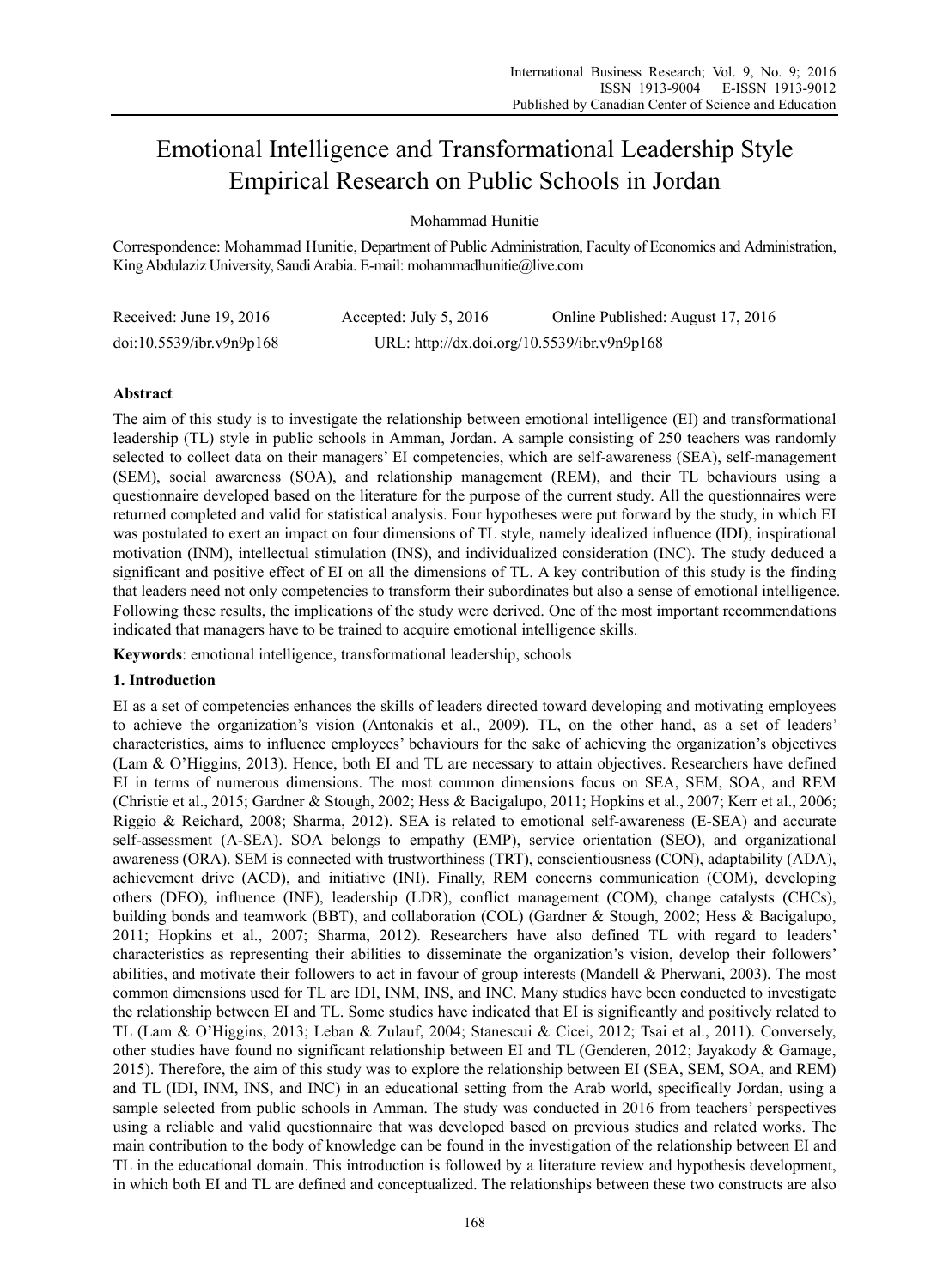discussed, and the study's model is presented. Section three provides the study's methodology. It comprises two main parts: the study sample and measurements. Section four, entitled data analysis and results, consists of the study's reliability and validity, a correlation matrix as well as hypothesis testing. Section five contains a discussion of the results and the conclusion. Finally, the research implications and directions for future studies are presented in section six.

## **2. Literature Review and Hypothesis Development**

## *2.1 Emotional Intelligence Definition and Dimensions*

Hess and Bacigalupo (2011) cited three models on which researchers can rely to understand the term emotional intelligence. According to them, these models encompass how individuals approach different emotional conditions and how they adapt to these conditions; how individuals use their behaviours in self-assessment; and how individuals invest their emotions to enhance their performance on the basis of their abilities and skills. Hoffman and Frost (2006) defined EI in terms of three dimensions: awareness, understanding, and controlling one's own and others' emotions. For them, these dimensions involve abilities to recognize self-emotions with others' emotions and needs, competencies to understand emotional indications, utilizing emotions to expedite activities, and working with one's own and others' emotions and empathy. In their 2011 work, Hess and Bacigalupo outlined four dimensions of EI with more than sixteen characteristics. Barling et al. (2000) used five dimensions to describe emotional intelligence: understanding one's own and others' emotions, controlling one's emotions, managing one's own as well as others' emotions, and managing relationships. They adopted five dimensions of EI from Bar-On's (1997) self-report emotional intelligence inventory: stress management, adaptability, interpersonal, intrapersonal, and mood. Palmer et al. (2001) applied items from the Trait Meta Mood Scale developed by Salovey et al. (1995) to gauge emotional intelligence with regard to individuals' ability to be aware of their own and others' emotions besides the ability to manage these emotions. Gardner and Stough (2002) pointed out that researchers have conceptualized emotional intelligence using three main models, namely the ability model developed by Mayer and Salovey (1997), the competency model introduced by Bar-On (1997), and the non-cognitive model established by Goleman (2001). In their study on the relationship between leadership and emotional intelligence, Gardner and Stough (2002) used the Swinburne University Emotional Intelligence Test (SUEIT) developed by Palmer and Stough (2001), which consists of five dimensions, explicitly direct cognition of emotions, emotional recognition and expression, understanding of external emotions, control of emotions, and management. Downey et al. (2006) employed the same test (SUEIT) to measure emotional intelligence in female managers in Australia. Kerr et al. (2006) employed the Mayer–Salovey–Caruso Emotional Intelligence Test (MSCEIT) developed by Mayer et al. (2000) to measure the total level of emotional intelligence and abilities of individuals in four areas, specifically perceiving, understanding, using, and managing emotions. Stein et al. (2009) measured emotional intelligence using the Emotional Quotient Inventory developed by Bar-On (1997). Table 1 shows the dimensions and measures of emotional intelligence used in the literature.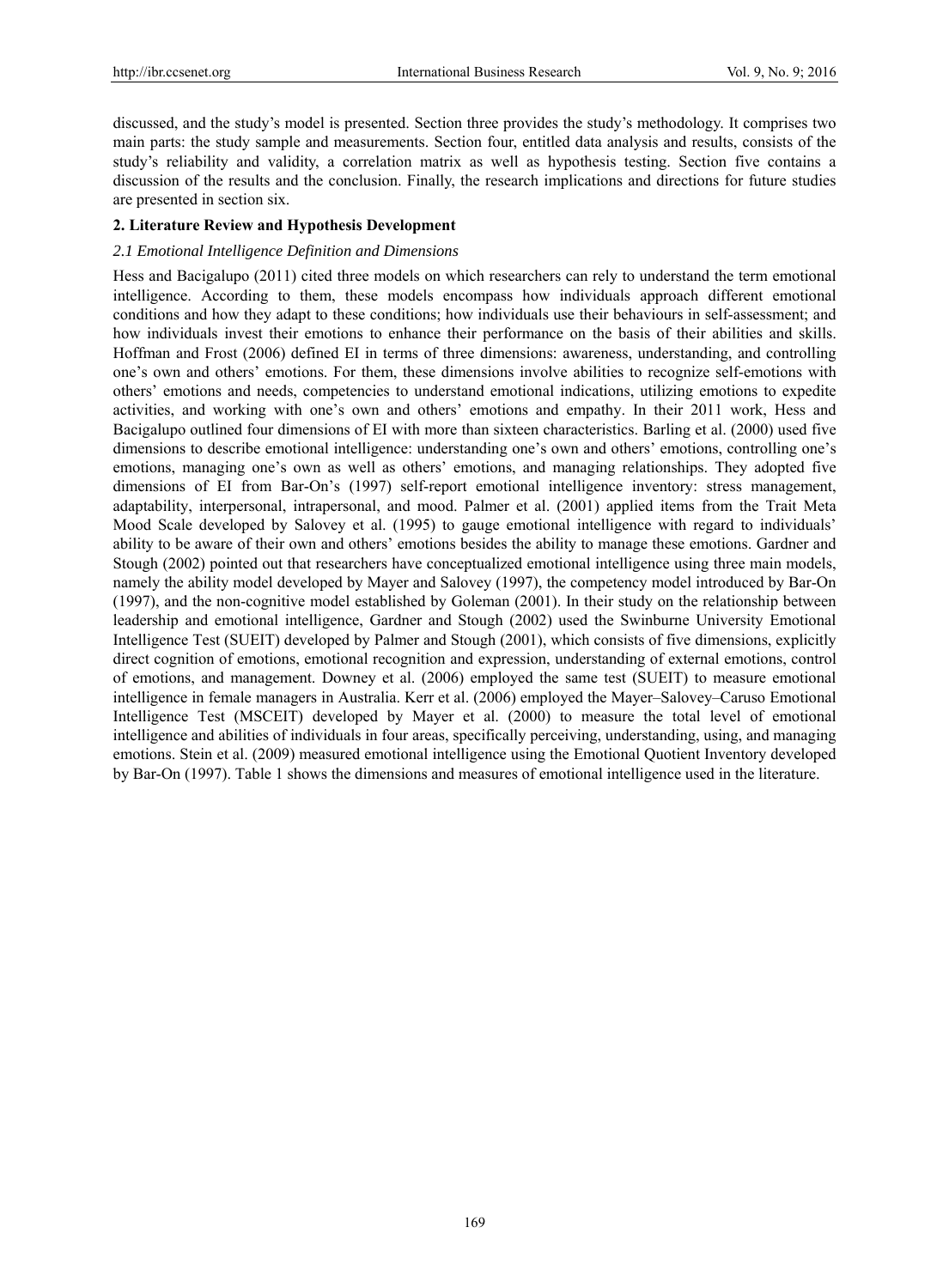Table 1. Dimensions and measures of emotional intelligence used in the literature

| <b>Dimensions</b>                                                                                                                                 | Reference (s)              |
|---------------------------------------------------------------------------------------------------------------------------------------------------|----------------------------|
| Self-awareness: emotional self-awareness and accurate self-assessment.                                                                            | Gardner and Stough (2002)  |
| empathy, service orientation, and organizational<br>Social-awareness:                                                                             | Hopkins et al. (2007)      |
| awareness.                                                                                                                                        | Hess and Bacigalupo (2011) |
| Self-management:<br>conscientiousness,<br>trustworthiness,<br>adaptability,                                                                       | Sharma (2012)              |
| achievement drive, and initiative.                                                                                                                |                            |
| Relationship management: developing others, influence, communication,                                                                             |                            |
| conflict management, leadership, change catalyst, building bonds and                                                                              |                            |
| teamwork, and collaboration.                                                                                                                      |                            |
| Conscientiousness, empathy, coaching, and sensitivity.                                                                                            | Hoffman and Frost (2006)   |
| The Swinburne University Emotional Intelligence Test (SUEIT) by Palmer                                                                            | Gardner and Stough (2002)  |
| and Stough (2001): emotional recognition and expression, emotions direct                                                                          |                            |
| cognition, understanding of external emotions, emotions control and                                                                               |                            |
| management.                                                                                                                                       |                            |
| The Mayer-Salovey-Caruso emotional intelligence test (MSCEIT) by Mayer                                                                            | Kerr et al. (2006)         |
| et al. (2000): perceiving or identifying emotions, understanding emotions,                                                                        | Riggio and Reichard (2008) |
| using emotions to enhance thinking, and managing emotions                                                                                         |                            |
| The Emotional Quotient Inventory developed by Bar-On (1997): stress                                                                               | Barling et al. (2000)      |
| management, general mood, adaptability, and interpersonal and intrapersonal                                                                       | Stein et al. (2009)        |
| competencies.                                                                                                                                     | Erkutlu and Chafra (2012)  |
| The Emotional Intelligence (EI) Questionnaire by Higgs and Dulewicz                                                                               | Dulewicz et al. (2003)     |
| (1999): self-awareness, emotional resilience, motivation, interpersonal                                                                           | Higgs and Aitken (2003)    |
| sensitivity, influence (leadership), intuitiveness, conscientiousness.                                                                            | Dulewicz and Higgs (2003)  |
| The Emotional Skills Assessment Process (ESAP) by Nelson and Low<br>(2003): self-esteem, assertion, social awareness (comfort), empathy, decision | Tang et al. (2010)         |
| making, influence, goal setting (drive strength), personal responsibility                                                                         |                            |
| (ethical commitment), time management, and stress management.                                                                                     |                            |
| The EQ Index (EQI) by Rahim et al. (2002, 2006): self-awareness,                                                                                  | Polychroniou (2009)        |
| self-regulation, social skills, empathy, motivation.                                                                                              |                            |
| The Emotional Intelligence Scale (EIS-41) by Schutte et al. (1998): mood                                                                          | Mohamed et al. (2012)      |
| regulation, utilization of emotions, and appraisal of emotions.                                                                                   |                            |
| $22\pi$ $(111)^{11}$ $(120)^{11}$                                                                                                                 |                            |

*2.2 Transformational Leadership Definition and Dimensions* 

Based on Bass and Avolio (1994), Mandell and Pherwani (2003) defined TL in terms of three characteristics: a leader's ability to disseminate the organization's vision, a leader's competency to develop his or her followers' abilities, and a leader's ability to motivate his or her followers to act in favour of group interests. According to Lam and O'Higgins (2013), TL can be defined based on leaders' ability to influence the behaviours of employees for the purpose of achieving the organization's objectives. As regards the dimensions of TL, Bass and Avolio's leadership model consists of five components, namely attributed idealized influence, behavioural idealized influence, inspirational motivation, intellectual stimulation, and individualized consideration. The model has been adopted by many researchers, for example Lam and O'Higgins (2013) and Stanescui and Cicei (2012). Table 2 presents the dimensions of transformational leadership used in the literature.

Table 2. Dimensions of transformational leadership used in the literature

| <b>Dimensions</b>                                                          | Reference (s)              |
|----------------------------------------------------------------------------|----------------------------|
| Idealized influence (attributed and behavioral), inspirational motivation, | Leban and Zulauf (2004)    |
| intellectual stimulation, and individualized consideration.                | Stanescui and Cicei (2012) |
|                                                                            | Shahhosseini et al. (2013) |
|                                                                            | Lam and O'Higgins $(2013)$ |
|                                                                            | Arunima et al. (2014)      |
|                                                                            | Bratton et al. (2011)      |

*2.3 Relationship between Emotional Intelligence and Transformational Leadership* 

Both EI and TL are critical for organizations' success. Lam and O'Higgins (2013), based on a work conducted by Kupers and Weibler (2006), summarized the importance of EI in the context of TL. According to them, self-confidence and control, empathy, influence, organizational awareness, visionary leadership, and change catalysts affect the first dimension of transformational leadership, which is idealized influence. Secondly, achievement drive, initiative, empathy, developing others, communication, conflict management, and building bonds influence inspirational motivation. Thirdly, initiative, empathy, developing others, and change catalysts have an impact on intellectual stimulation. Finally, adaptability, empathy, communication, developing others, and conflict management affect individual consideration. In terms of related works, numerous researchers have studied the relationship between EI and TL style. Leban and Zulauf (2004) investigated the relationship between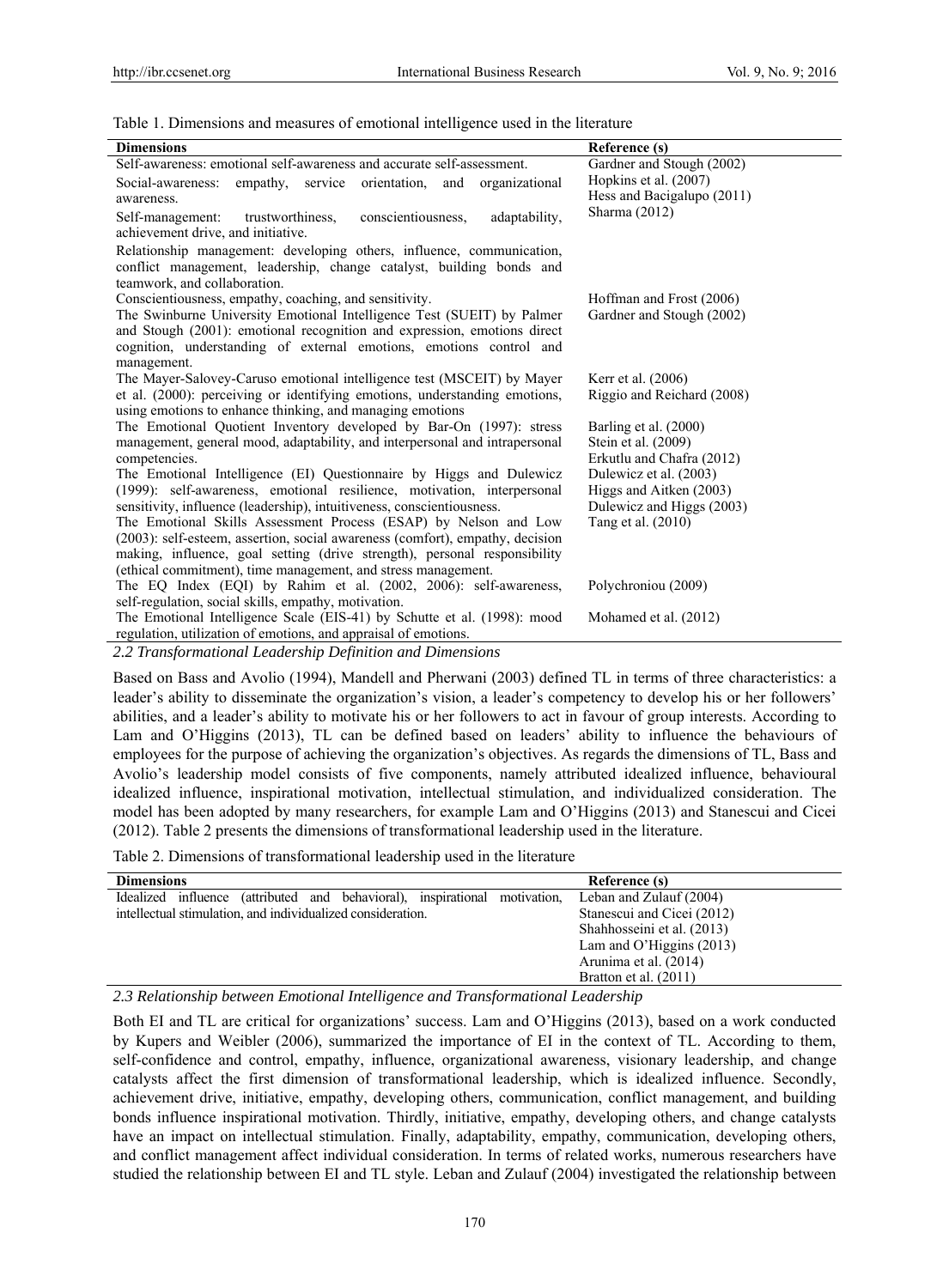EI and TL using a sample encompassing 24 project managers from different industries. Their results allowed them to accept the hypothesis that EI is significantly related to transformational leadership, which in turn improves project performance. Particularly, there is a significant relationship between understanding emotions and inspirational motivation as well as between using emotions and idealized influence and individual consideration. Using a sample consisting of 101 managers from Romania, Stanescui and Cicei (2012) explored the relationship between EI and TL and affirmed that EI is significantly associated with TL dimensions. Lam and O'Higgins (2013) investigated the relationship between EI and leadership style (laissez-faire, transformational, and transactional leadership) in private organizations from China. Their results pointed out that EI and TL are significantly and positively associated. Contrary to these results, Genderen (2012) carried out a study on the relationship between EI and TL style in a sample involving 152 Russian managers. Their results rejected the hypothesis that EI is significantly related to TL style. Tsai et al. (2011) conducted a study on the banking industry in Taiwan, hypothesizing a positive effect of supervisors' EI on leadership style (transformational leadership and transactional leadership). Their results confirmed the hypothesized effect and indicated that leadership style, as perceived by the respondents, is related to supervisors' EI. Exploring the relationship between EI and TL in Malaysian universities, Jayakody and Gamage (2015) found that EI was not related to TL.

Based on the above-mentioned literature, the present study postulated the following hypotheses:

H01: Emotional intelligence significantly and positively affects idealized influence.

H02: Emotional intelligence significantly and positively affects individualized consideration.

H03: Emotional intelligence significantly and positively affects inspirational motivation.

H04: Emotional intelligence significantly and positively affects intellectual stimulation.

### 3. Research Model

The research model, as can be seen in figure 1, consists of the independent variable (EI) and the dependent variables (TL). The model shows four hypothesized relationships between EI and TL, that is, EI and IDI, IND, INM, and INS.



Figure 1. Study model

### 4. Research Methodology

#### 4.1 Research Sample

The sample of this study comprised 250 teachers selected from 10 public schools in Amman, the capital city of Jordan. The sample involved 138 males (55.2%) and 112 females (44.8%), all of whom held at the minimum a bachelor's degree. Their ages ranged from 24 to 45 years, and they had an average of 5.9 years of experience.

### 4.2 Measures

Emotional intelligence was measured in the current study using four dimensions – self-awareness, self-management, social awareness, and relationship management – based on works carried out by Christie et al.  $(2015)$ , Gardner and Stough  $(2002)$ , Hess and Bacigalupo  $(2011)$ , Hopkins et al.  $(2007)$ , Kerr et al.  $(2006)$ ,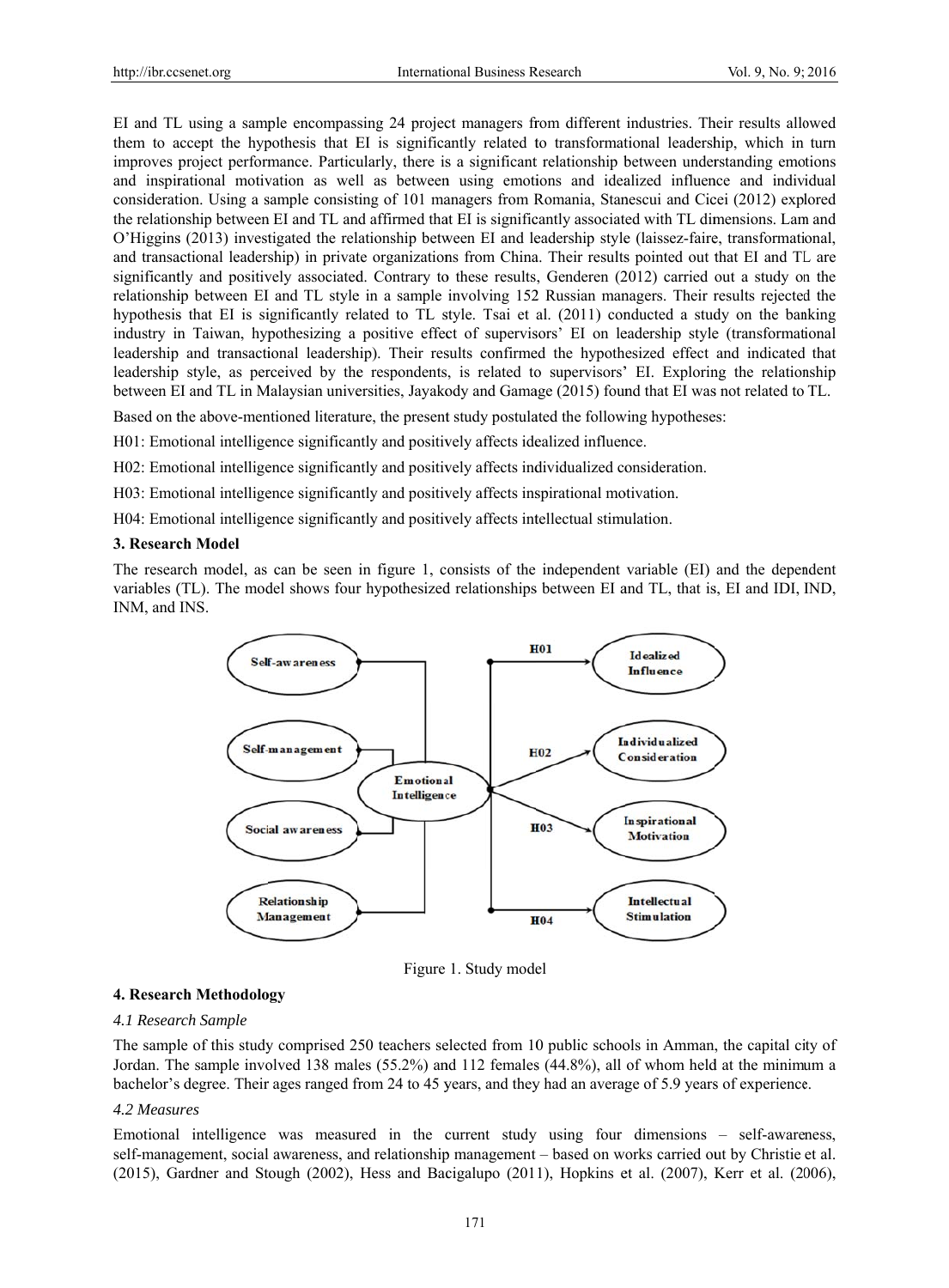Riggio and Reichard (2008), and Sharma (2012). These items cover the following sub-dimensions: E-SEA and A-SEA, EMP, SEO, ORA, TRT, CON, ADA, ACD, INI, DEO, INF, COM, COM, CHC, BBT, and COL. Transformational leadership was measured based on the Multifactor Leadership Questionnaire (MLQ) 5X-Short developed by Bass and Avolio (2000). A questionnaire using a 5-point Likert scale ranging from 1 = strongly disagree to 5 = strongly agree was developed to collect data from the study respondents.

## **5. Data Analysis and Results**

### *5.1 Reliability and Validity*

Table 3 presents the results of the reliability and validity tests of the study measurements. The results confirm that these measurements are reliable and valid ( $\alpha$  = 0.862 and 0.899, chi-square ( $\chi^2$ /df) < 2.0, root mean square error of approximation (RMSEA) <  $0.080$ , and comparative fit index (CFI) > 0.9).

Table 3. Validity and reliability

| `onstruct                         | ltems | w     | $\gamma$ 2/df              | <b>RMSEA</b> | $\cap$ FI                             | D     |
|-----------------------------------|-------|-------|----------------------------|--------------|---------------------------------------|-------|
| Emotional intelligence            |       | 0.862 | $\sim$<br>$\cdot$ $\sim$ 1 | 0.058        | $\Omega$ <sup>1</sup><br>$\mathbf{r}$ | 0.000 |
| . leadership<br>l ransformational |       | 0.899 | 50<br>ر. .                 | 0.067        | . 92                                  | 0.000 |
| ---<br>$\sim$ $\sim$              |       |       |                            |              |                                       |       |

*5.2 Correlation Matrix* 

Table 4 shows the means, standard deviations, and coefficients of the study variables. These results indicate that the EI dimensions are positively correlated with each other. The correlation coefficients range from 0.3 to 0.6. Additionally, the TL dimensions are related to each other and at the same time to the EI dimensions. The correlation coefficients range from 0.3 to 0.8.

| Table 4. Means, standard deviations, and correlations of the study variables |  |  |  |  |
|------------------------------------------------------------------------------|--|--|--|--|
|                                                                              |  |  |  |  |

|                    | М   | <b>SD</b> |     |     |     |     |     |     |     |  |
|--------------------|-----|-----------|-----|-----|-----|-----|-----|-----|-----|--|
| <b>SEA</b>         | 3.7 | 0.87      |     |     |     |     |     |     |     |  |
| 2. SEM             | 3.8 | 0.65      | 0.3 |     |     |     |     |     |     |  |
| <b>SOA</b><br>3.   | 3.9 | 0.75      | 0.5 | 0.6 | ٠   |     |     |     |     |  |
| 4. REM             | 3.8 | 0.72      | 0.5 | 0.6 | 0.4 |     |     |     |     |  |
| IDI<br>5.          | 3.7 | 0.79      | 0.4 | 0.5 | 0.5 | 0.4 |     |     |     |  |
| 6. INC             | 3.8 | 0.95      | 0.6 | 0.7 | 0.6 | 0.8 | 0.3 |     |     |  |
| 7. INM             | 4.0 | 0.85      | 0.6 | 0.8 | 0.7 | 0.6 | 0.4 | 0.5 |     |  |
| 8. INS             | 3.9 | 0.91      | 0.7 | 0.4 | 0.7 | 0.5 | 0.5 | 0.6 | 0.4 |  |
| $N=205$ , $P<0.05$ |     |           |     |     |     |     |     |     |     |  |

*5.3 Hypothesis Testing* 

The four hypotheses of the present study supposed that EI, as measured by SEA, SEM, SOA, and REM, is positively related to each dimension of TL, which are idealized influence, INM, INS, and INC. As can be seen in table 5, hypothesis 1 was supported ( $R^2 = 0.331$ ,  $\beta = 0.321$ ,  $t = 5.113$ ,  $P = 0.001$ ), and hypothesis 2 was also supported ( $R^2 =$ 0.261, β = 0.220, t = 4.851, P = 0.000). On the other hand, hypothesis 3 was accepted ( $\mathbb{R}^2$  = 0.240, β = 0.234, t = 4.110, P = 0.001). Finally, hypothesis 4 was accepted  $(R^2 = 0.311, \beta = 0.281, t = 4.521, P = 0.000)$ .

Table 5. Results of the hypothesis testing

|                   | . .<br>~ |       |       |       |               |
|-------------------|----------|-------|-------|-------|---------------|
| <b>Hypotheses</b> | DZ.      |       |       |       | <b>Result</b> |
| H <sub>01</sub>   | 0.331    | 0.321 | 5.113 | 0.001 | Supported     |
| H <sub>02</sub>   | 0.261    | 0.220 | 4.851 | 0.000 | Supported     |
| H <sub>0</sub> 3  | 0.240    | 0.234 | 4.110 | 0.001 | Supported     |
| H <sub>04</sub>   | 0.311    | 0.281 | 4.521 | 0.000 | Supported     |
| P < 0.05          |          |       |       |       |               |

#### **6. Discussion and Conclusion**

This study explored the relationship between EI and TL style in public schools in Amman, the capital city of Jordan. EI was measured based on four dimensions: SEA, SEM, SOA, and REM. TL was also assessed based on four dimensions: IDI, INM, INS, and INC. The results revealed that EI is positively related to IDI. Equally, the results indicated that EI significantly affects INC. As regards the relationship between EI and INM, the hypothesis was accepted. Finally, the findings found a positive effect of EI on INS. Figure 2 displays the results of this study.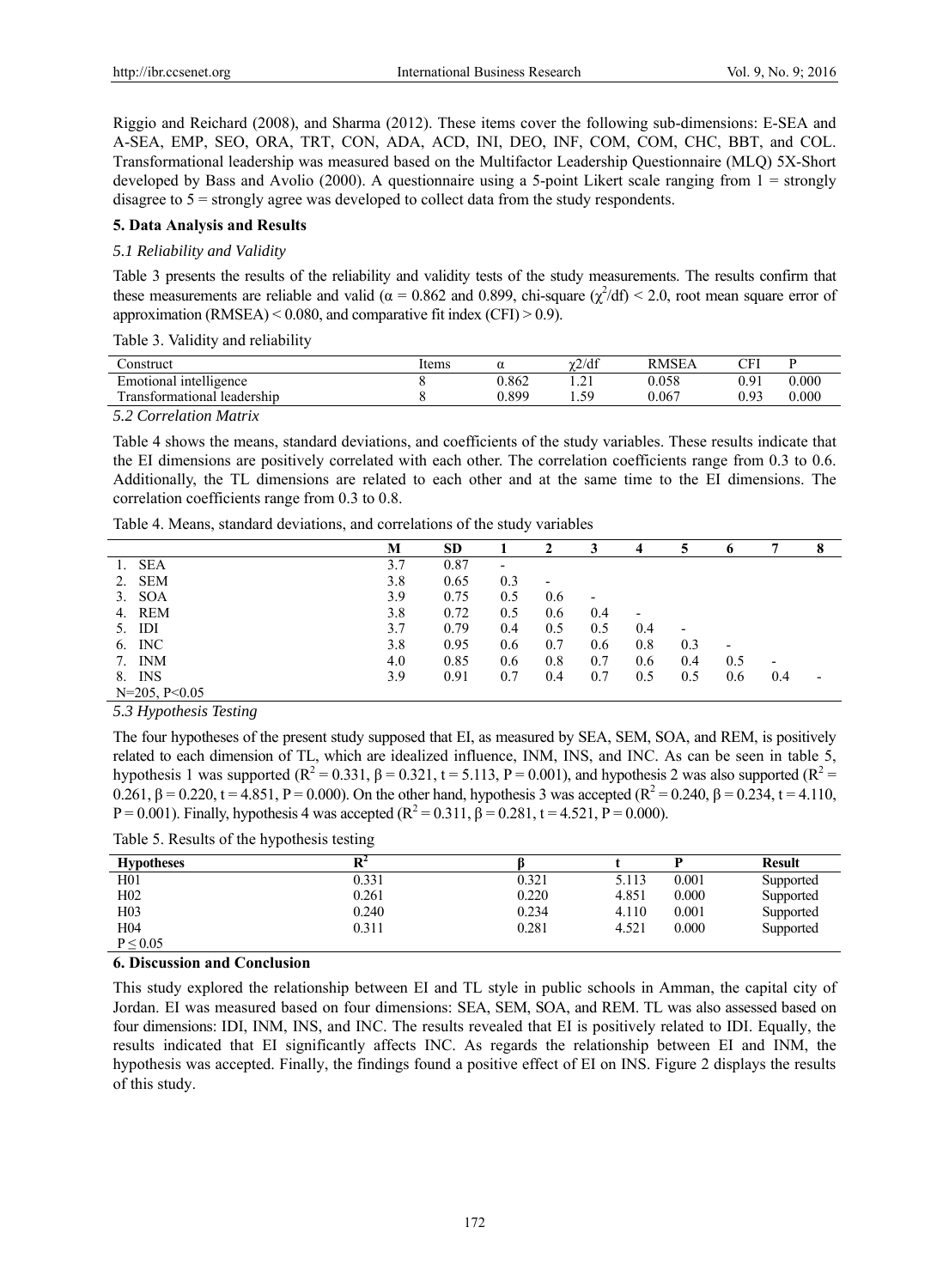

Figure 2. Final model of the study

Similar results have been reported in the literature. Arunima et al. (2014) found a moderate impact of EI on the

TL style of healthcare professionals in India. Barling et al. (2000) pointed out that the variance in three dimensions of TL (IDI, INM, and INC) is explained by EI. Downey et al. (2006) concluded that there is a significant relationship between EI and TL behaviour among female managers possessing EI competencies.

Gardner and Stough (2002) revealed a high correlation between EI and TL of high-level managers. In their study on the relationship between EI and TL style of Russian managers, Genderen (2012) found no significant relationship between these variables. Tsai et al. (2011), in a study on the banking industry in Taiwan, accepted the positive effect of supervisors' EI on TL and transactional leadership style.

# 7. Implications and Future Research

The current study supported the positive impact of EI on TL in an educational setting. Hence, the main contribution of this study is related to teachers' perspectives on the relationship between principals' EI and their TL, from which one can conclude that EI is a critical antecedent of leadership style success. In relation to study limitations, Barling et al. (2000) argued that the sample size has the main effects on the results of a study with respect to their generalizability and conclusion validity. Hence, a larger sample size should be considered in future research. The study is limited to public schools in Amman; a larger sample of private and public schools from other regions in Jordan can be used to gain a wider insight into the effect of EI on TL. Finally, other leadership styles should be considered in future research.

### **References**

- Antonakis, J., Ashkanasy, N., & Dasborough, M. (2009). Does leadership need emotional intelligence? The Leadership Quarterly, 20(2), 247-261. http://dx.doi.org/10.1016/j.leaqua.2009.01.006
- Arunima, S., Ajeya, J., Sengupta, K., Mariamma, P., & Tripathi, K. (2014). Comparison of transformational leadership and its different attributes of leadership with emotional intelligence in Indian healthcare: An empirical aspect. Advances in Management, 7(10), 37-45.
- Barling, J., Slater, F., & Kelloway, E. (2000). Transformational leadership and emotional intelligence: an  $\alpha$ exploratory study. Leadership Organization Development Journal,  $2I(3)$ , 157-161. http://dx.doi.org/10.1108/01437730010325040
- Bass, B., & Avolio, B. (2000). MLO: Multifactor leadership questionnaire, 2<sup>nd</sup> edition, Technical Report. Redwood City: CA: Mind Garden.
- Bratton, V., Dodd, N., & Brown, F. (2011). The impact of emotional intelligence on accuracy of self-awareness and leadership performance. Leadership & Organization Development Journal, 32(2), 127-149. http://dx.doi.org/10.1108/01437731111112971
- Christie, A., Jordan, P., & Troth, A. (2015). Trust antecedents: emotional intelligence and perceptions of others. **International** Journal  $\sigma f$ Organizational Analysis,  $23(1)$ , 89-101. http://dx.doi.org/10.1108/IJOA-07-2013-0695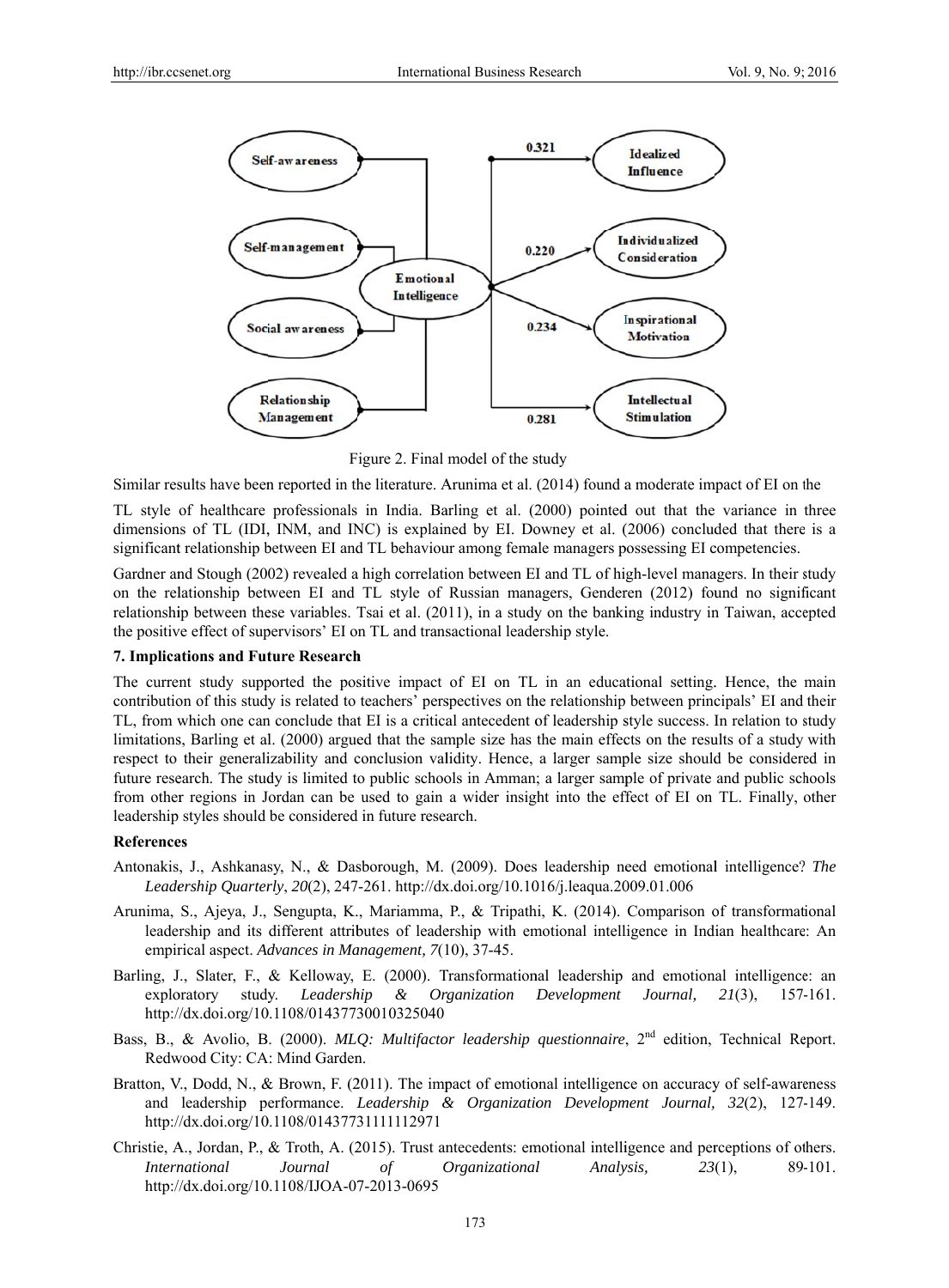- Downey, L., Papageorgiou, V., & Stough, C. (2006). Examining the relationship between leadership, emotional intelligence and intuition in senior female managers. *Leadership & Organization Development Journal, 27*(4), 250-264. http://dx.doi.org/10.1108/01437730610666019
- Dulewicz, V., & Higgs, M. (2003). Leadership at the top: The need for emotional intelligence in organizations. *The International Journal of Organizational Analysis, 11*(3), 193-210. http://dx.doi.org/10.1108/eb028971
- Erkutlu, H., & Chafra, J. (2012). The impact of team empowerment on proactivity. *Journal of Health Organization and Management, 26*(5), 560-577. http://dx.doi.org/10.1108/14777261211256918
- Gardner, L., & Stough, C. (2002). Examining the relationship between leadership and emotional intelligence in senior level managers. *Leadership & Organization Development Journal, 23*(2), 68-78. http://dx.doi.org/10.1108/01437730210419198
- Genderen, E. (2012). Relationship between emotional intelligence and leadership style: A comparative-gender study. *Review of International Comparative Management, 13*(2), 224-236.
- Hess, D.,  $\&$  Bacigalupo, J. D. (2011). Enhancing decisions and decision-making processes through the application of emotional intelligence skills. *Management Decision, 49*(5), 710-721. http://dx.doi.org/10.1108/00251741111130805
- Higgs, M., & Aitken, P. (2003). An exploration of the relationship between emotional intelligence and leadership potential. *Journal of Managerial Psychology, 18*(8), 814-823. http://dx.doi.org/10.1108/02683940310511890
- Hoffman, B., & Frost, B. (2006). Multiple intelligences of transformational leaders: an empirical examination", *International Journal of Manpower, 27*(1), 37-51. http://dx.doi.org/10.1108/01437720610652826
- Hopkins, M., O'Neil, D., & Williams, H. (2007). Emotional intelligence and board governance: leadership lessons from the public sector. *Journal of Managerial Psychology, 22*(7), 683-700. http://dx.doi.org/10.1108/02683940710820109
- Jayakody, T., & Gamage, P. (2015). Impact of the emotional intelligence on the transformational leadership style and leadership effectiveness: Evidence from Sri Lankan national universities. *Journal of Strategic Human Resource Management, 4*(1), 1-12.
- Kerr, R., Garvin, J., Heaton, N., & Boyle, E. (2006). Emotional intelligence and leadership effectiveness. *Leadership & Organization Development Journal, 27*(4), 265-279. http://dx.doi.org/10.1108/01437730610666028.
- Lam, C., & O'Higgins, E. (2013). Emotional Intelligence and Leadership Styles in China. *Asia Pacific Management Review, 18*(4), 441-467.
- Leban, W., & Zulauf, C. (2004). Linking emotional intelligence abilities and transformational leadership styles. *Leadership & Organization Development Journal, 25*(7), 554-564. http://dx.doi.org/10.1108/01437730410561440
- Mandell, B., & Pherwani, S. (2003). Relationship between emotional intelligence and transformational leadership style: A gender comparison. *Journal of Business and Psychology, 17*(3), 387-404. http://dx.doi.org/10.1023/A:1022816409059
- Mohamed, A., El Khouly, S., & Saad, M. (2012). Reliability and factor structure of a trait emotional intelligence measure in four Arab countries. Education, *Business and Society: Contemporary Middle Eastern Issues, 5*(1), 83-92. http://dx.doi.org/10.1108/17537981211225871
- Palmer, B., Walls, M., Burgess, Z., & Stough, C. (2001). Emotional intelligence and effective leadership. *Leadership & Organization Development Journal, 22*(1), 5-10. http://dx.doi.org/10.1108/01437730110380174
- Polychroniou, P. (2009). Relationship between emotional intelligence and transformational leadership of supervisors. *Team Performance Management: An International Journal*, *15*(7/8), 343-356. http://dx.doi.org/10.1108/13527590911002122
- Riggio, R., & Reichard, R. (2008). The emotional and social intelligences of effective leadership. *Journal of Managerial Psychology, 23*(2), 169-185. http://dx.doi.org/10.1108/02683940810850808
- Shahhosseini, M., Silong, A., & Ismaill, I. (2013). Relationship between transactional, transformational leadership styles, emotional intelligence and job performance *International Refereed Research Journal,*